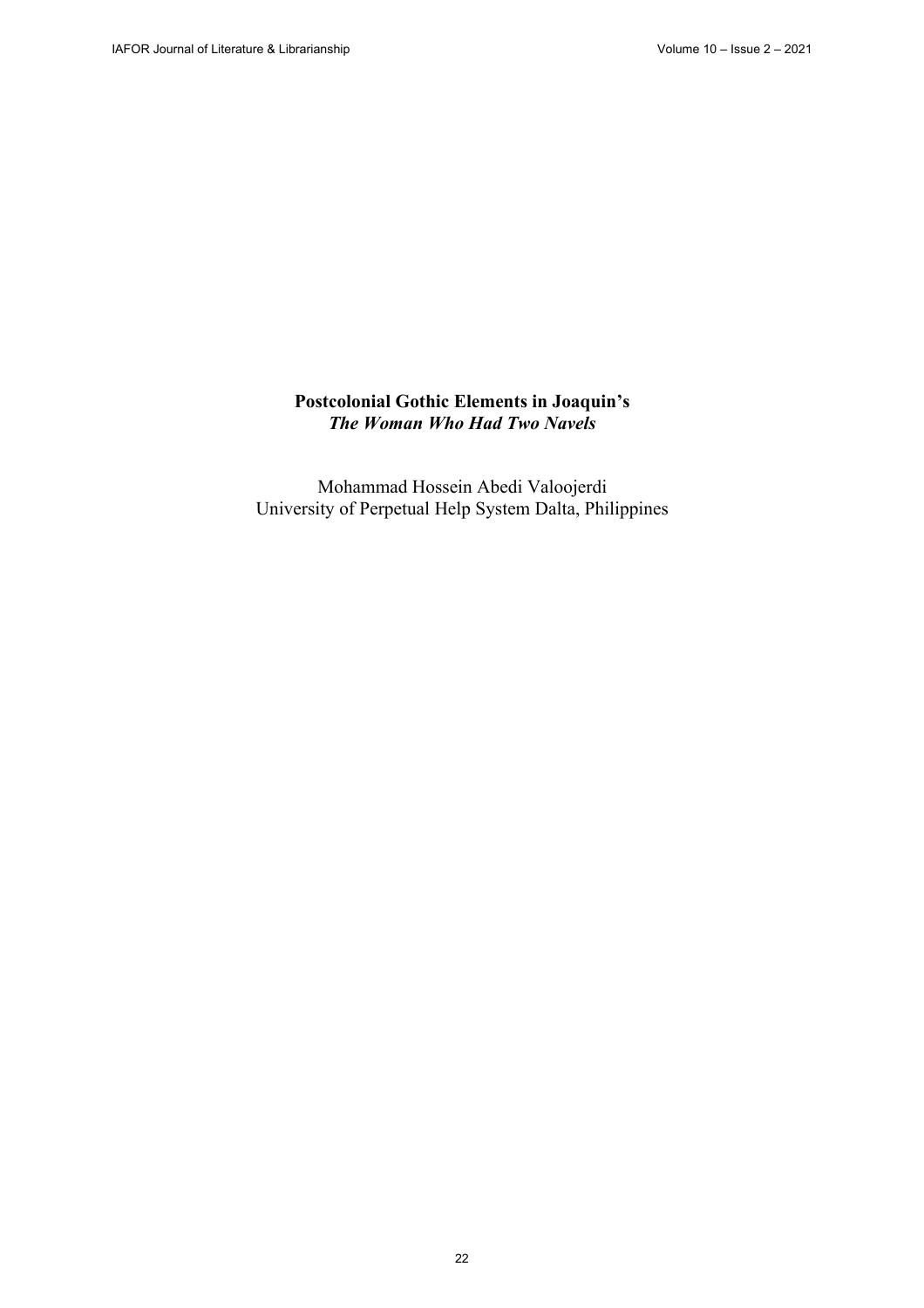#### **Abstract**

Nick Joaquin (Nicomedes Márquez Joaquín, (1917-2004) is known for his unique style of writing, tropical Gothic, and applying gothic elements in his stories and novels. This paper examines his first novel *The Woman Who Had Two Navels* through the lens of postcolonial theory. The paper also investigates gothic narratives in his novel by applying David Punter's literary-historical approach. Punter (2000), in his book *Postcolonial Imaginings: Fictions of a New World Order*, examines the metamorphoses of the Gothic as a genre in some selected novels and poems. The book depicts new manifestations of the Gothic during  $20<sup>th</sup>$  century literature. This paper attempts to investigate how the elements of postcolonial Gothic as discussed by Punter are manifested in Joaquin's novel. In doing so, the contrapuntal method of reading, introduced by Edward Said (1993), is also applied to explore the hidden parts of history in the novel.

*Keywords*: colonialism, contrapuntal reading, gothic elements, Joaquin, postcolonial theory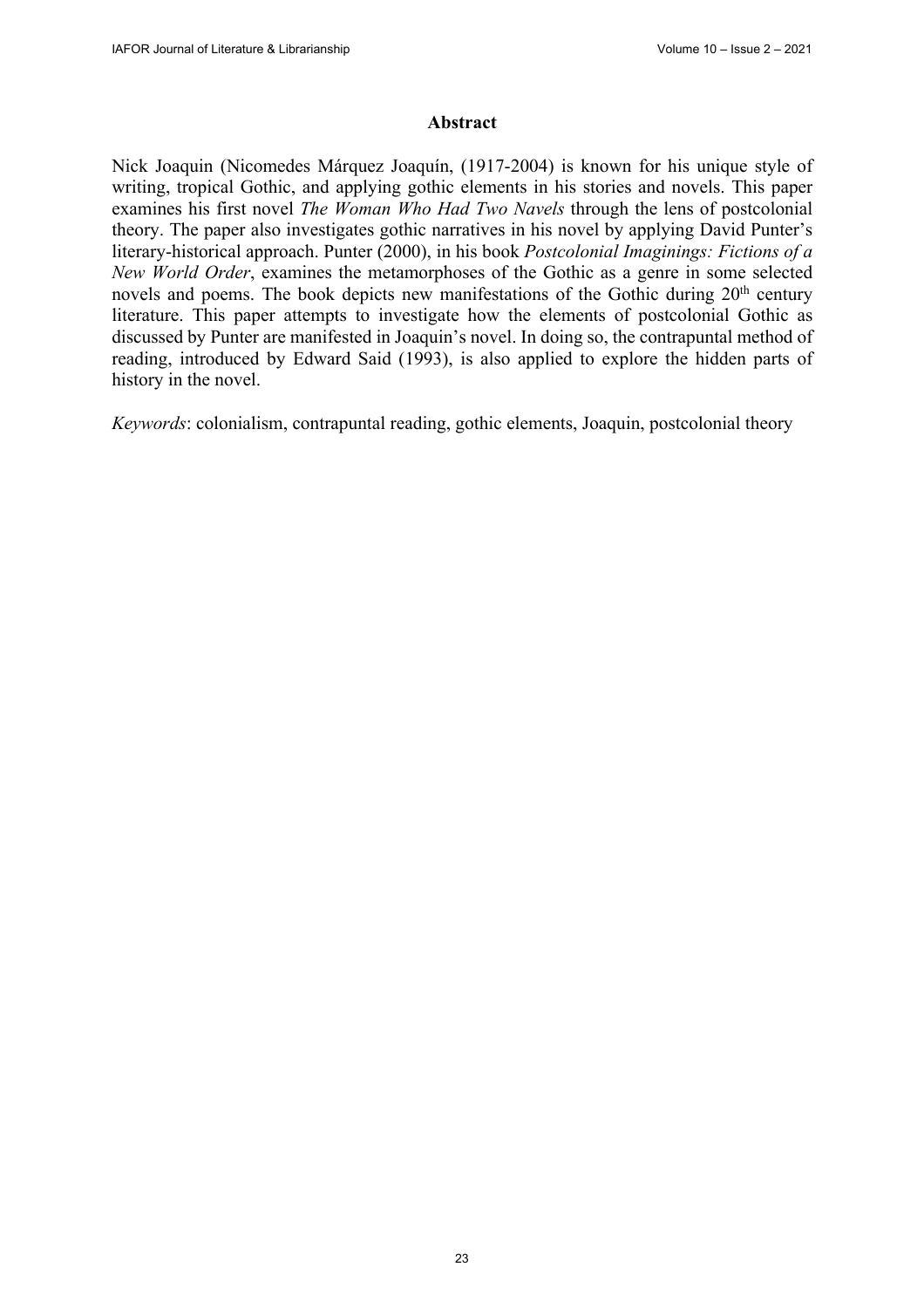# **Introduction and Literature Review**

Postcolonialism is a theoretical approach to studying social and cultural problems in former colonies of Western powers such as Britain, France, USA, and Spain. The postcolonial theory focuses on the relationship between the colonizers and colonized people, and depicts the problems that arise after the independence of formerly colonized countries.

Franz Fanon (1925-1961), Albert Memmi (1920-2020), and Aime Césaire (1913-2008) are the early scholars of postcolonial theory who have significantly contributed to the field. However, it was Edward Saeed's works such as *Orientalism* (1978), and *Culture and Imperialism* (1993) that garnered the attention of academic circles more than ever.

Postcolonial theory, as an interdisciplinary field, posits various theories and notions. Since the early 1980s, some acclaimed novels such as *Midnight's Children* by Rushdie (1981), Toni Morrison's *Beloved* (1987), and Amitav Ghosh's *The Shadow Lines* (1988), gained attention due to the presence of gothic elements in postcolonial literature. A growing focus on the connection between the Gothic and post-colonial literature could be traced even before the 1980s. In 1972, the University of Queensland published a collection of Joaquin's short stories entitled Tropical Gothic. The collection comprises nine stories spanning two decades of Joaquin's writings (1946 to 1966). Some scholars refer to Joaquin's unique style of English, his nostalgic sensation toward the Spanish past, and applying gothic elements to define the term "Tropical Gothic".

The Gothic as a genre has the ability to adapt itself to any place and time. From European countries in the 18th century to the contemporary Caribbean, African, or Southeast Asia, the Gothic has evolved by absorbing the indigenous elements of the place, and the spirit of its time. Hence, today the gothic transformations have become a field of study in literature and since the concern for the presence of the stranger has always been one of the critical themes in gothic literature, it has been employed in postcolonial theory as well.

This paper attempts to examine *The Woman Who Had Two Navels* by answering the question: What traditional elements of the Postcolonial Gothic can be found in *The Woman Who Had Two Navels*?

To answer the question above, the contrapuntal method of reading is applied to draw out the overarching postcolonial aspects found in the novel. Developed by Edward Said, contrapuntal reading is "a form of 'reading back' from the perspective of the colonized, to show how the submerged but crucial presence of the empire emerges in canonical texts" (Ashcroft & Ahluwalia, 2001, p. 92). This method helps to discover intertwined histories in a novel or other works of fiction. Looking at a literary work contrapuntally can reveal different perspectives of the context in which the story takes place.

David Punter's (2000) literary-historical approach is employed, too, to identify the elements of postcolonial gothic in Joaquin's *The Woman Who Had Two Navels*. David Punter (2000), in his book Postcolonial Imaginings, depicts the new elements of the Gothic. For instance, in postcolonial gothic, "Castles transform into pickle factories or family homes complete with verandahs and drawing rooms. Hostile mountainous backdrops fade into packed cities. Ghosts no longer whisper from paintings or haunt ships. Instead, they are the echoes of past memories, appearing where they cannot exist" (Denison, 2009, pp. 5–6). "If we are to engage with postcolonial writing," Punter (2000) writes, "then we have to do it through the encounter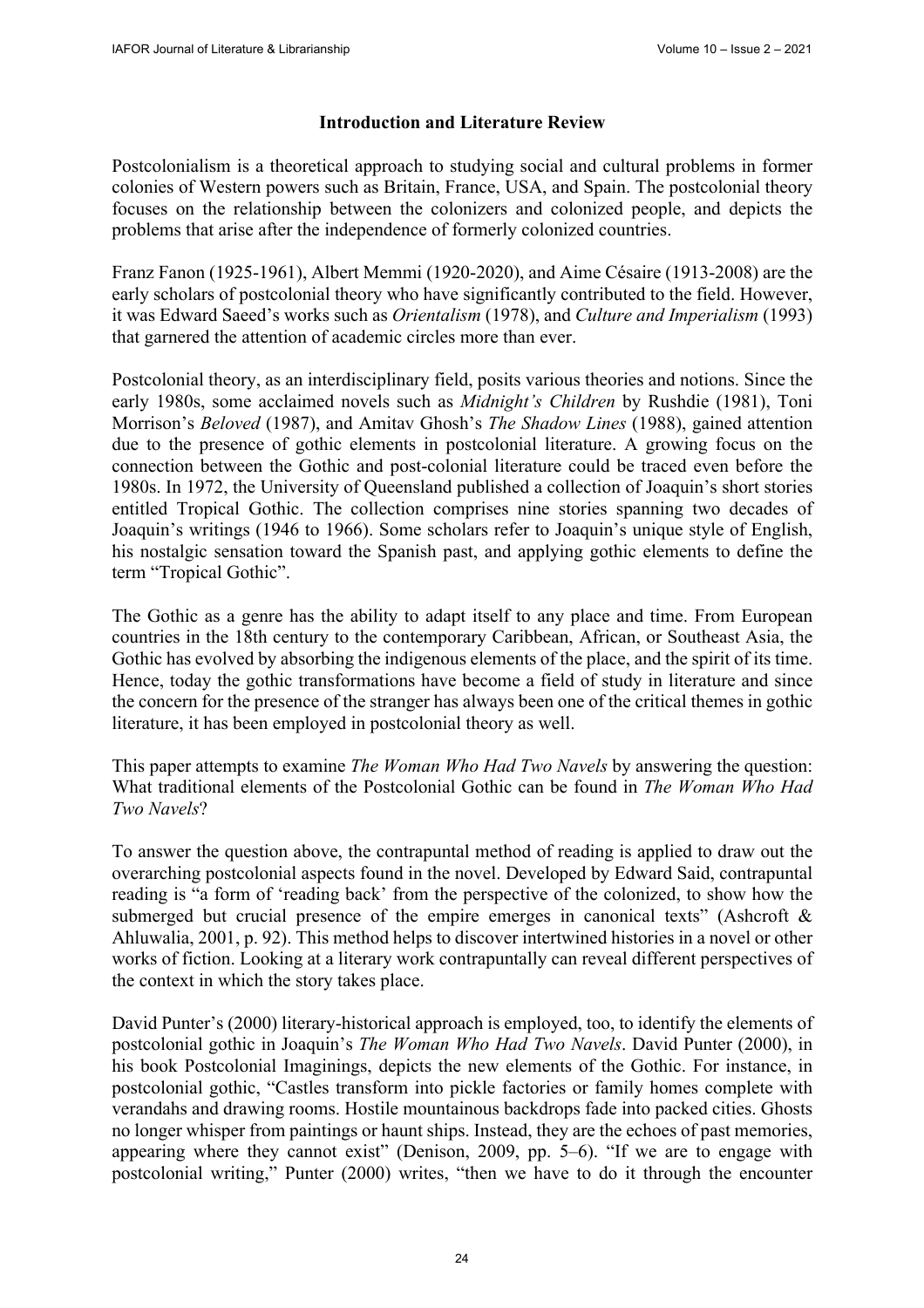between the postcolonial and the literary, in all its peculiarities, its exemplary unyieldingness, its intransigence, its resistance not only to political appropriation but also to theoretical oversight" (p. 10).

There are several Filipino writers such as Jose Rizal, Linda Ty Casper and Carlos Bulosan whose works lend themselves to a postcolonial criticism, but what distinguishes Nick Joaquin from these other writers is his attachment to the Spanish period, the era which began the formation of the modern Filipino identity. For Joaquin, the Philippine historical culture is created by the tools brought to the archipelago by Spaniards, "like, for example, the plow. The plow did not "corrupt," it begot, the Filipino." He believes that before the Spanish period, "there is not one authentic Philippine date. After the ensuing technical revolution, dates acquire a great practical importance" (Joaquin, 2017a, p. 17). Moreover, Joaquin juxtaposes this period with the succeeding American colonial period in the Philippines.

In recent years, some scholars have examined Joaquin's works from a postcolonial Gothic perspective. Arong (2016) in her essay "Nick Joaquin's Cándido's Apocalypse: Re-imagining the Gothic in a Postcolonial Philippines" explored the idea of the Gothic in Joaquin's writing and claimed that Joaquin is the "most original voice in postcolonial Philippine writing" (p. 114). Arong's (2018) more recent paper "Temporality in Nick Joaquin's *The Woman Who Had Two Navels*" argued as well that Joaquin's novel "should also be read as a strategy for resisting U.S. neocolonialism and a critical view of nativism, shedding light on the disjunction among history, culture, and literary consciousness" (p. 455).

P. Sharrad (2008) examines Joaquin's works contrasted to the history specifically, and in accordance with the history of the Philippines. Sharrad in his article *Echoes and Antecedents: Nick Joaquin's Tropical Gothic* examined Joaquin's works vis-à-vis the history of the Philippines. He pointed out the fact that religions and powers have colonized the Philippines over centuries. Filipinos were invaded first by migrating Malays with a dominant Islamic culture, then came the Catholic conquistadores, and finally the evangelists of materialism. Sharrad claimed that "this discontinuous culture of conquest has produced a certain schizophrenia in the Philippine sense of identity" (p. 355).

## **Postcolonial Gothic Elements**

The past haunts the present: *The Woman Who Had Two Navels* begins in media res. Connie Escobar, as the main female character of the novel, claims that she has two navels. Having been overcome by anxiety, she asks Pepe Monson to fix this problem urgently and through a surgical operation, but Monson is only a veterinarian. Later in the story, the reader meets two inconsistent narratives, one given by Connie, and the other presented from her mother's, Senora Concha Vidal's point of view. Throughout the story, the reader finds out that Connie's husband Macho Escobar has had an affair with Señora Concha Vidal.

Like other gothic novels, the story unfolds the family secrets of the characters, but first and foremost, the memoirs from Connie's past bring great distress to her current life. Pepe Monson, who has always heard from his father about his years in Manila, has been living in Hong Kong for many years so far and is dealing with the past as well.

Doctor Monson, Pepe's father, is a revolutionary nationalist who has been in self-imposed exile for many years. He lives with the memories of the past during the years of exile and has almost lost touch with the present. At the last moments of his life, Doctor Monson regrets that he has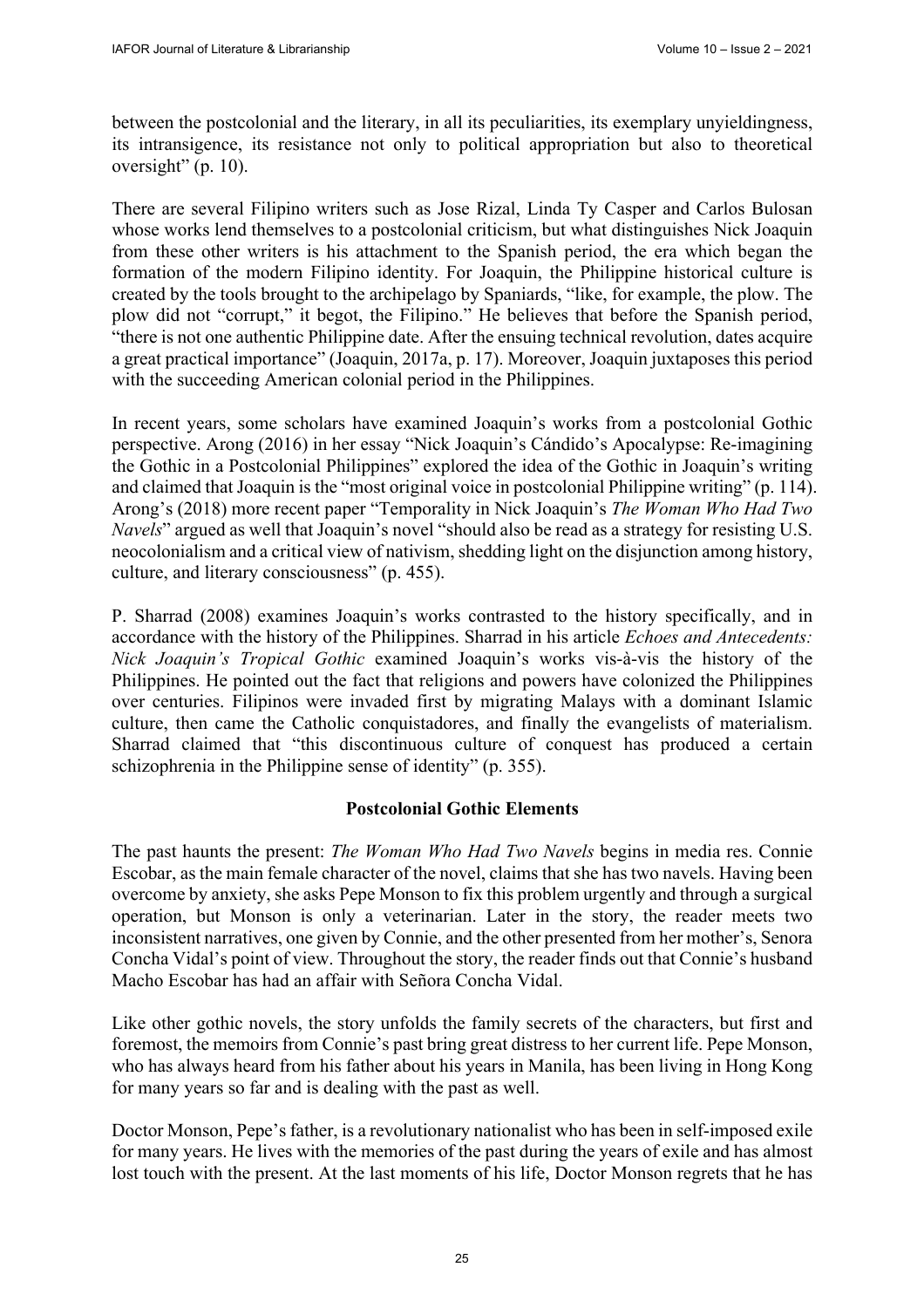abandoned the present so as to live in the past. Connie's mother, whose character resembles a monster, is a victim of her past, too. In fact, the common point between Connie and other characters is an irritating and mysterious past. This way or another, all characters are prisoners of their past.

*The Woman Who Had Two Navels* depicts how the past can haunt the present and how ghosts from the past can create trauma in the current life. In this respect, the past always has a malicious effect on the present time; the atonement resulted from the sins of parents.

### **Sense of Loss**

Along with Connie's bizarre claim to have two navels, the novel begins with a sense of loss. It is felt when Concha de Vidal meets Pepe Monson and reveals the friendship between their families in the past. Pepe was unaware of certain facts: "and when I was in school your father was the school's physician. I remember that the older girls were quite in love with him and kept praying for fevers. He was such a handsome, a magnificent gentleman" (Joaquin, 2017b, p. 70).

They talk about the Monsons' family house that no longer exists:

Your father's family had a famous house in Binondo – Binondo's one of the oldest parts in Manila, the most labyrinthine – and your house was famous because our great men loved to assemble there – to talk, to dance, to quarrel, to plot revolutions. Mother took me there a few times. I was just a child in pigtails and my eyes popped out with bashfulness … It's not there anymore – your father's house … (Joaquin, 2017b, pp. 70- 71).

The house is not just referring to materialistic objects here, instead, it is the manifestation of Inheritance of ancestors. It was old and had undergone the presence of several generations of ancestors. The destruction of such a house results in a deep sense of loss. It is necessary to look at the conversation between Concha de Vidal and Pepe Monson to see the depth and breadth of the sense of loss:

… It was a courteous cordial house –an old, old house even then, and this last war had finally destroyed it, along with all the dear labyrinth of Binondo. She said: "It's not there anymore – your father's house …"

He nodded: they had heard it was gone... "It was waiting for us to come home," he added …: "The house of our fathers is waiting for us to come home!" (Joaquin, 2017b, p. 71)

This sense of loss, however, is not limited to the lack of objects such as the father's house; this is the sense of loss that spreads through the souls of the survivors, and like termites in a wooden house disrupts their foggy identities. The characters, here, know that nothing is waiting for them to come back home.

Punter (2000) writes: "we might equally say that what is lost is also impossible to register" (p. 16). It is impossible to come home simply because one's home is nothing but a hallucination of home. The impossibility and loss are the genes that shape the story. The sense of loss is a common point for all characters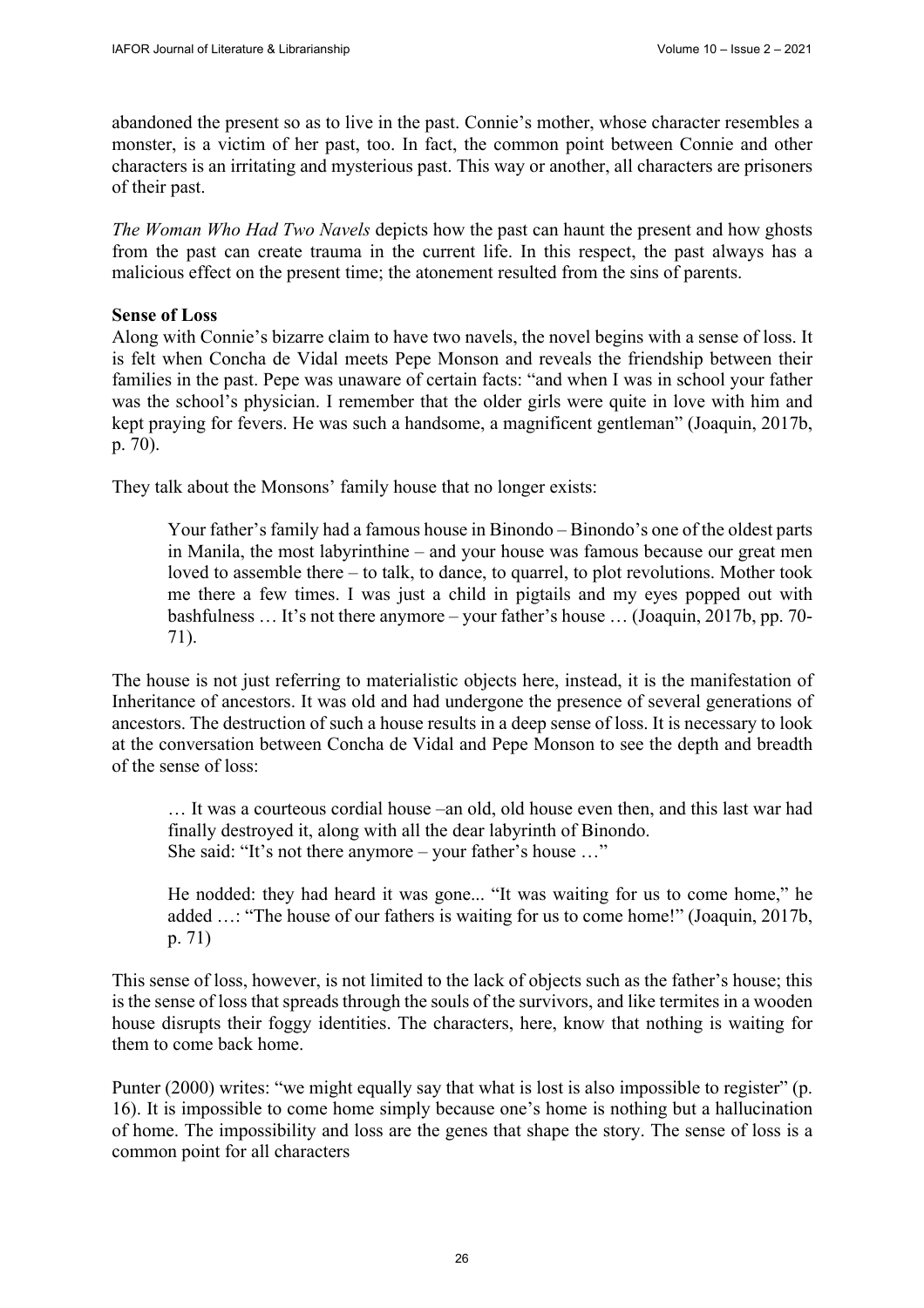The objects in Pepe's office illustrate a sense of life, too:

"Here" was Hong Kong, in midwinter, on Kowloon side.

And why here? Wondered Pepe Monson, removing bewildered eyes from her face and looking rather dazedly around the room; feeling the room's furniture hovering vaguely – the faded rug on the floor; the sofa near the doorway, against the wall; the two small Filipino flags crossed under a picture of General Aguinaldo; the bust of the Sacred Heart upon the bookshelf, between brass candlesticks; the tamaraw head above each of the shut windows… (Joaquin, 2017b, p. 67).

Along with the atmosphere depicted in the paragraph, here are the materials of a postcolonial position or a gothic imagination: small Filipino flags, the picture of General Aguinaldo, the bust of Sacred Heart, and the tamaraw head; the objects that promote, as Punter writes, "a sense of history as an accumulation of relics, as an accumulative relic, an embedding of a notion of mourning" (Punter, 2000, p. 91).

Everything is foggy and floating, including the identities represented by small Filipino flags thrown in a room in Hong Kong. The picture of General Aguinaldo gives a sense of nationalism and is a reminder of a need for national identity. Even the season can create a sense of alienation: a Filipino, from a tropical land, now is in midwinter. The tamaraw head symbolizes an endangered species. In 1961, at the time of writing the novel, the tamaraw as the only endemic Philippine bovine was, and still is, on the brink of extinction. The whole scene in this paragraph is designed to induce a sense of loss and being lost.

"Fog or mist is conventionally used to blur objects not only to reduce visibility but also to usher in terror, be it in the form of a person or a thing;" Arong (2018, p. 463) writes. Furthermore, we may be more specific about Arong's suggestion that the fog in this scene ushers in terror, even considering the semantic difference between terror and horror. In fact, terror as a classic gothic convention has a variety of manifestations. Thus, it is possible to suggest that fog, here and among various emanations, refers to being lost. In addition to fictional functions, fog can indicate the lack of clarity not only for the physical objects in the scene but also for the identity of the character. "Hong Kong's infamous fog, especially during winter," when it incorporates the characters of the novel, can be a metaphor for the characters' fogy identity as well.

*Hidden Histories*: Hong Kong itself, as the setting, carries implications for Filipino nationalism. "Hong Kong is an important locale for Filipino revolutionaries and expatriates. Jose Rizal practiced as an ophthalmologist in Hong Kong prior to his exile in Dapitan, and the first Philippine Republic led by General Emilio Aguinaldo used Hong Kong as its base for its government-in-exile," Arong points out and compares Doctor Monson's character to General Artemio Ricarte, a nationalist who is regarded as the Father of the Philippine Army. It can be claimed that Doctor Monson's wishes never came true and the destruction of his house suggests the failure of the Revolution and Filipino nationalism.

Although Doctor Monson is a former rebel who has fled his country concerned with the aftermath of the war, it is inconsistent with San Juan's (1984) point of view that Doctor Monson "has contributed to the alienation of his children by indulging in the fashionable pose of selfexile – a metaphor of colonial domination – and has thereby doomed his offspring to private hell" (p. 149).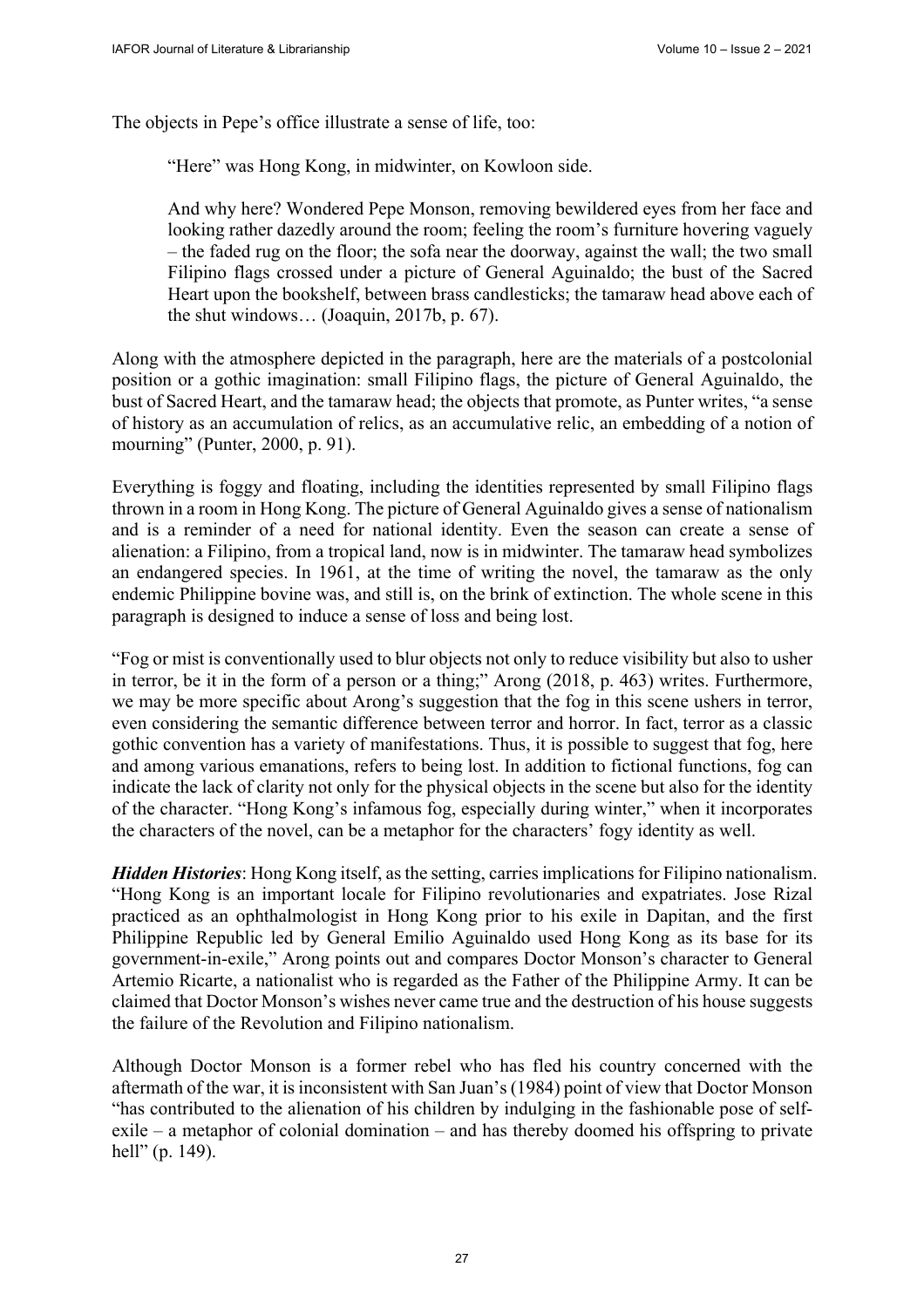If we accept Arong's claim that the character of Doctor Monson in the novel is based on the true-life of General Artemio Ricarte (2018, p. 463), then we will find out that Joaquin considers him the last and authentic representative of the Revolution and the only general who never surrendered to U.S. forces. There is evidence to support this point of view, too, including the descriptive similarities that can be drawn between this novel and another essay by Joaquin. In his book *A Question of Heroes*, Joaquin asks a question that seems simple to answer at first glance: "when stopped the Revolution?"

"On April 1, 1901, Don Emilio took the oath of allegiance to the United States and on April 16 he called on the warriors still in the field to lay down their arms." By acknowledging and accepting the sovereignty of the United States, Aguinaldo put an end to the Republic. "The Republic had indeed ended – but had the Revolution?" Joaquin asks, and if the answer is no, so when stopped the Revolution? And answers: "Certainly not on that March day when Don Emilio fell captive in Palanan, nor on the April Fool's day when he swore allegiance to the United States, not yet on the day he called his armies to surrender." (Joaquin, 2005, p. 213) Furthermore, it is no surprise that Joaquin is complaining about the misreading of the 1900s by Filipinos:

The 1900s that were Empire Days to the Americans, and for Filipinos the ABCs of a new culture, are usually read in terms of peaceful development, but is this a correct reading of the 1900s? Have we been trained not to see an important movement of that period: the continuing Revolution? (Joaquin, 2005, p. 213)

Joaquin is involved with both sides of the controversy: on the one hand, he is angry at those who have surrendered their lives and even hearts to the dominant military power and prevailing culture: His favorite cliché is depicting people swiftly and wholeheartedly falling in love with America. The submerged evidence is of a bitter, stubborn, and quite widespread resistance. The American lovers won in the end, and so thoroughly that we could forget there was even a struggle (p. 213). On the other hand, he is targeting those who promoted New Propaganda and left the Filipino identity to deteriorate.

After Aguinaldo's surrender to the Americans, Ricarte became the leader of the Revolution as "the only general who never swore allegiance to the United States," and "this was in the days when the canon of national heroes was being formed, and Ricarte could not, of course, be allowed even a minor place there, not so much because he was still alive as because he was still active, dangerously active," (Joaquin, 2005, p. 214) Joaquin writes, and even accuses the New Propaganda of abusing Ricarte's revolutionary struggle:

Where the Republic fell, in 1901, in the person of Aguinaldo, the Revolution ground to a stop, in 1945, in the person of Ricarte.

At that time, to suggest him for national hero would have meant a lynching but since then there has been the New Propaganda to make it square but square not to be anti-American (Joaquin, 2005, p. 214).

Joaquin, in his novel and essay, gives similar descriptions for Doctor Monson and Artemio Ricarte and seems to have a clear tendency to differentiate between Aguinaldo and Ricarte's struggles: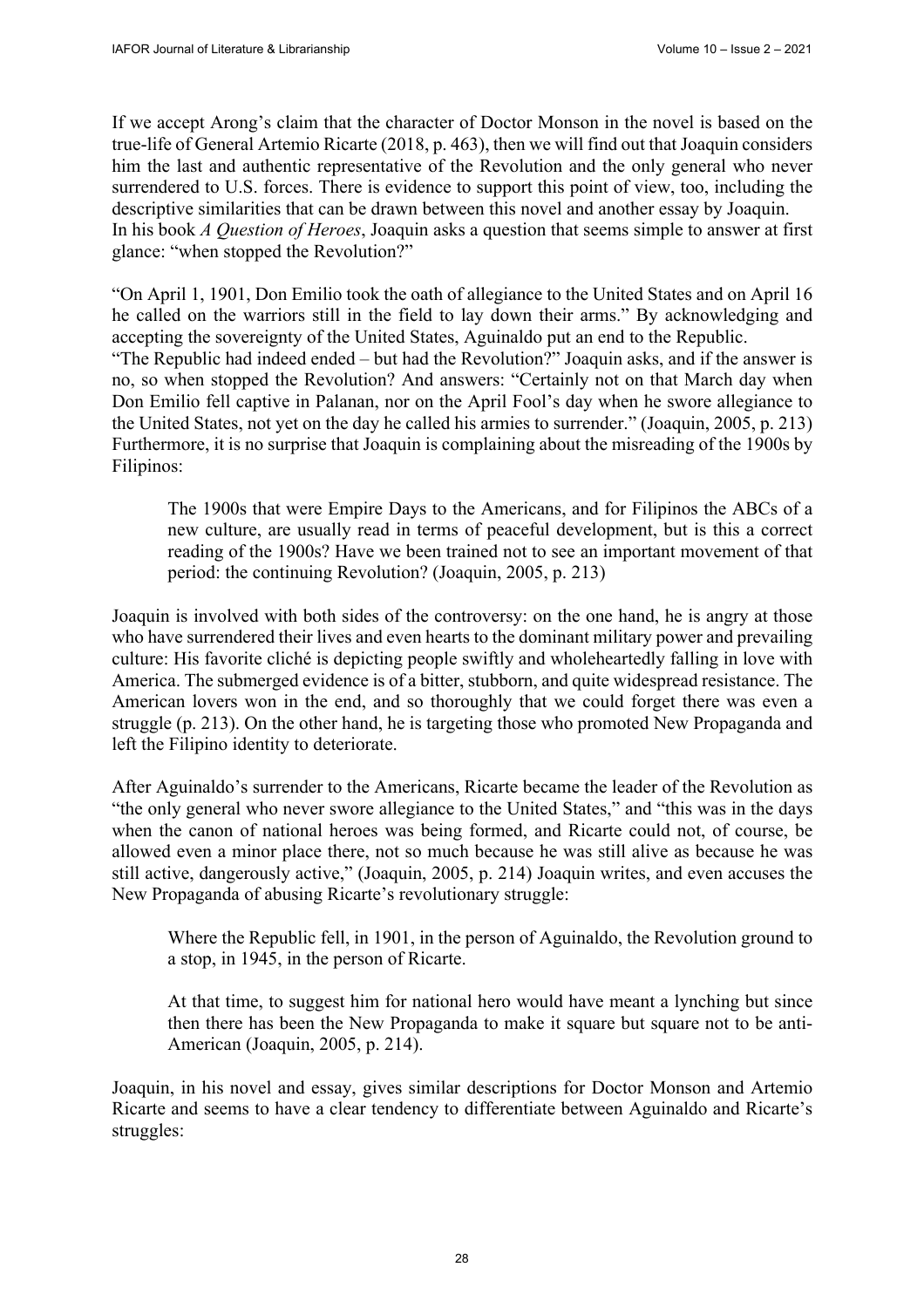… a few more years, and he and his general were pale fugitives, fleeing up rivers, through jungles, over mountains; the Yanqui soldiery hot on their heels. But he had resisted to the end – he and so many other splendid young men – resisting with the spirit when, bound and jailed, they could no longer resist with arms. Their general might submit; their general might take the oath of allegiance; their general might call on all the still embattled caudillos to come out and surrender – but these hardheaded young men flung at the Yanquis their gesture of spiritual resistance, preferring exile to submission (2017b, p. 74).

Joaquin (2005) has clearly separated the Republic from the Revolution as two mainstreams of the political view in the Philippines: "… we have been emphasizing the wrong movement in the 1900s," he claims, "the mainstream of our history was not our political development or education for self-rule, not the First Philippine Assembly or the rise of Osmeña and Quezon, or the Jon's Law. The mainstream is the continuing Revolution" (p. 226).

It seems that Joaquin has not even forgotten to pick out the Billiken to play a role in his novel as a metaphor, to show the cultural tendency of society to what he calls "emphasizing the wrong movement." (p. 226) According to Dorothy Jean Ray (1974), Billiken or Biliken (with one 'l' in the novel) is a charm doll created by Florence Pretz, an American art teacher and illustrator most likely in 1908, and "along with the horseshoe, the rabbit's foot, and the four-leaf clover, the Billiken is one of America's favorite good-luck pieces."

Surprisingly, the charm was widely accepted in other countries such as Japan, and even today, it is known as the God of things as they ought to be. In the Philippines, Billiken became the symbol of friendship between the USA and the Philippines thanks to participating in Manila Carnivals (1908-39) as the King of the Carnival. "But the nostalgia-evoking carnival god Biliken is also an icon of colonial amnesia" (Hau, 2015). According to McCoy and Roces (1985), the original organizer of the carnival was an American colonel George T. Langhorne. Caroline Hau (2015) writes: "Americans had taken a pre-Lenten festival and turned it into an instrument of pacification aimed at celebrating Philippine-American "friendship" and defusing any lingering hostility between Americans and Filipinos in the city."

In Joaquin's novel, Billiken plays a crucial role and is described as "an old fat god, with sagging udders, bald and white-bearded and squatting like a Buddha; and the sly look in its eyes was repeated by the two navels that winked from its gross belly" (Joaquin, 2017b, p. 100).

Connie's keen interest in Billiken reflects the influence of American modernism on Filipino identity.

*Shame and Blindness:* Concha Vidal, her husband, and Connie, all have sinister roles in the novel; however, it is essential to find out how these monsters are created. In Joaquin's novel, characters are living in a situation that creates monsters; that can transform individuals and also objects into monsters. It can even extract monsters from memories. However, at least some of these monsters are victims themselves. They have no choice but to become monsters. In fact, that is a monstrous estate: the estate of being colonized.

Many monstrous forms, "take the literal form of hybrids, mixtures of man and animal." Beyond the scary or different appearance, the relationship between monstrosity and power, the power that creates the monsters, can be studied, which "will inevitably maintain a dialogue with the realm of the political." David Punter (2000) writes: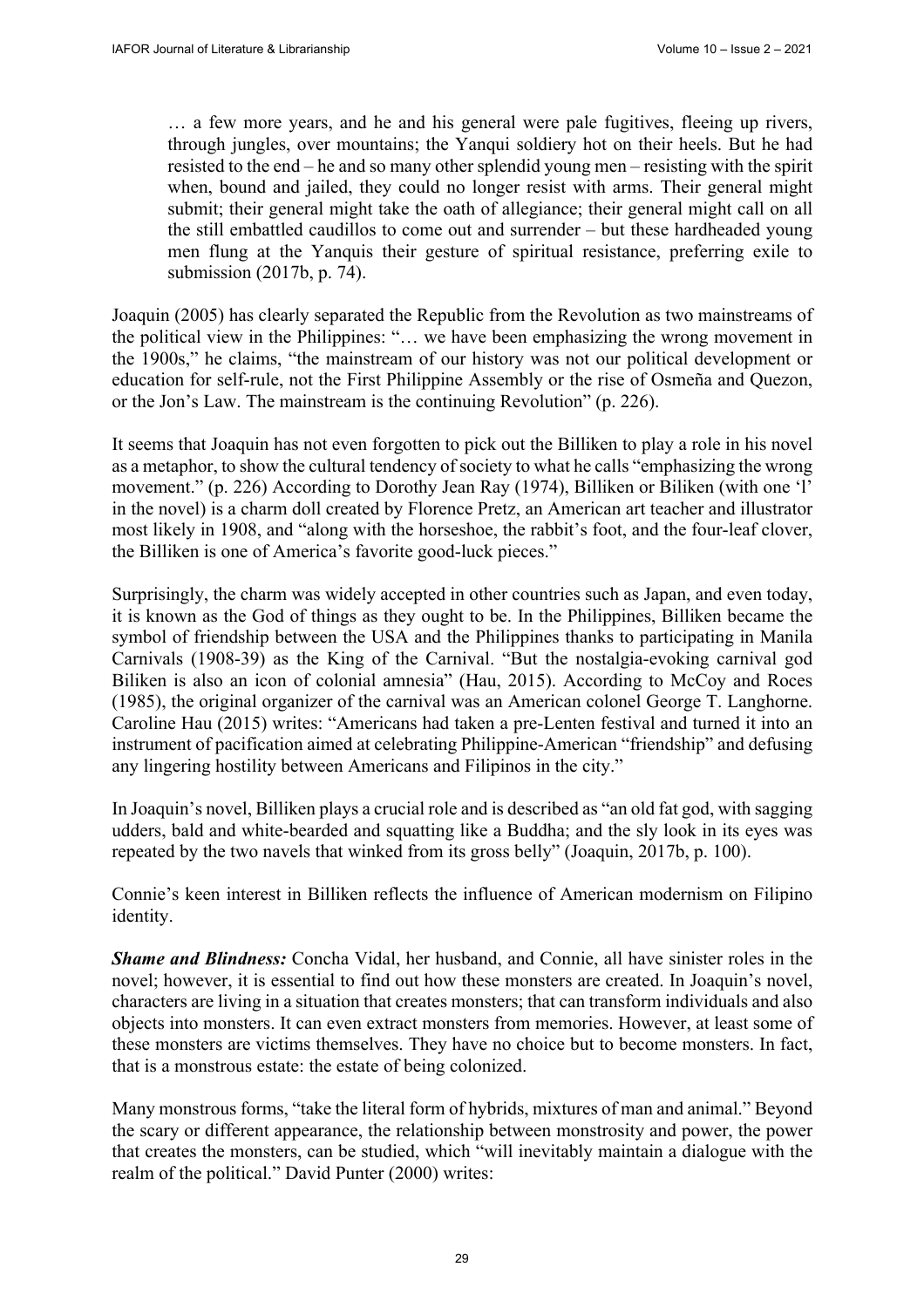To take the emblematic European case of Frankenstein, we have there a text that has been read as being about power in all manner of ways and inevitably also, of course, about powerless-ness. We might think, for example, about the curious kind of power Victor Frankenstein wields over his creation, the power to bestow and in the end also to withhold life. Or we might think about the monster's frustrated and ultimately futile attempts to wield some kind of power over his own environment and over his creator, attempts that are doomed to come to nothing (pp. 110–111).

However, monsters do not always appear like Frankenstein. Punter, by reviewing different novels, explores how monstrosity is manifested in individuals and society. He – according to the novels he reviews – lists some features which lead to monstrosity. The first one is "shamelessness" which refers to "a history of unbelievable" or unacceptable actions performed by individuals, "however, they apparently feel no shame."

In Joaquin's novel, Concha Vidal and her husband do not appear in the form of hybrids; instead, what makes them monsters is shamelessness. Concha is not ashamed to talk about the corruption of her husband:

Her father's in the government, you know, and when Connie was still in school there were some stupid charges against him – bribery, and using up the public funds, and having his daughter on the government payroll also she was just a schoolgirl who had never been inside an office (Joaquin, 2017b, p. 76).

and:

I told her that people who had our advantages must expect to be envied and reviled by people who were not so fortunate; and there were many things grown-ups did which couldn't properly be judged by young people until the young people were grown-ups themselves… (Joaquin, 2017b, p. 77).

Connie's disillusionment actually begins when she discovers her father's money is "blood sucked from the people." However, this is not the only qualm about Connie and her family. Monsters can be victims too. Considering the point that Connie's father was a noted ilustrado but had transformed into a corrupt politician from a patriot, and the point that Concha is from a patriot family, too, leads us to a pervasive projection, which is a sort of inevitable fate. Concha and her husband's shamefulness is actually "a projection of the shamefulness of the society" they are surrounded by.

The projection can ruin everything in society, including the childhood of the characters. Connie becomes a monster precisely because of her childhood; as Punter (2000) writes: "there is the enduring relevance of the monster as a representation of childhood experience, as an at least initially uncomprehending victim of a realm that represents the adult world gone mad, crazed with its own power" (p. 111).

However, the project of monstrosity is not limited to individuals. It is like poisoned air that infects all aspects of being, including places and cities. That "wilderness is not in the far places of the earth, those spots on the map which are simply marked as terra incognita or 'Here be Dragons,' but right in the heart of social life" (Punter, 2000, p. 118).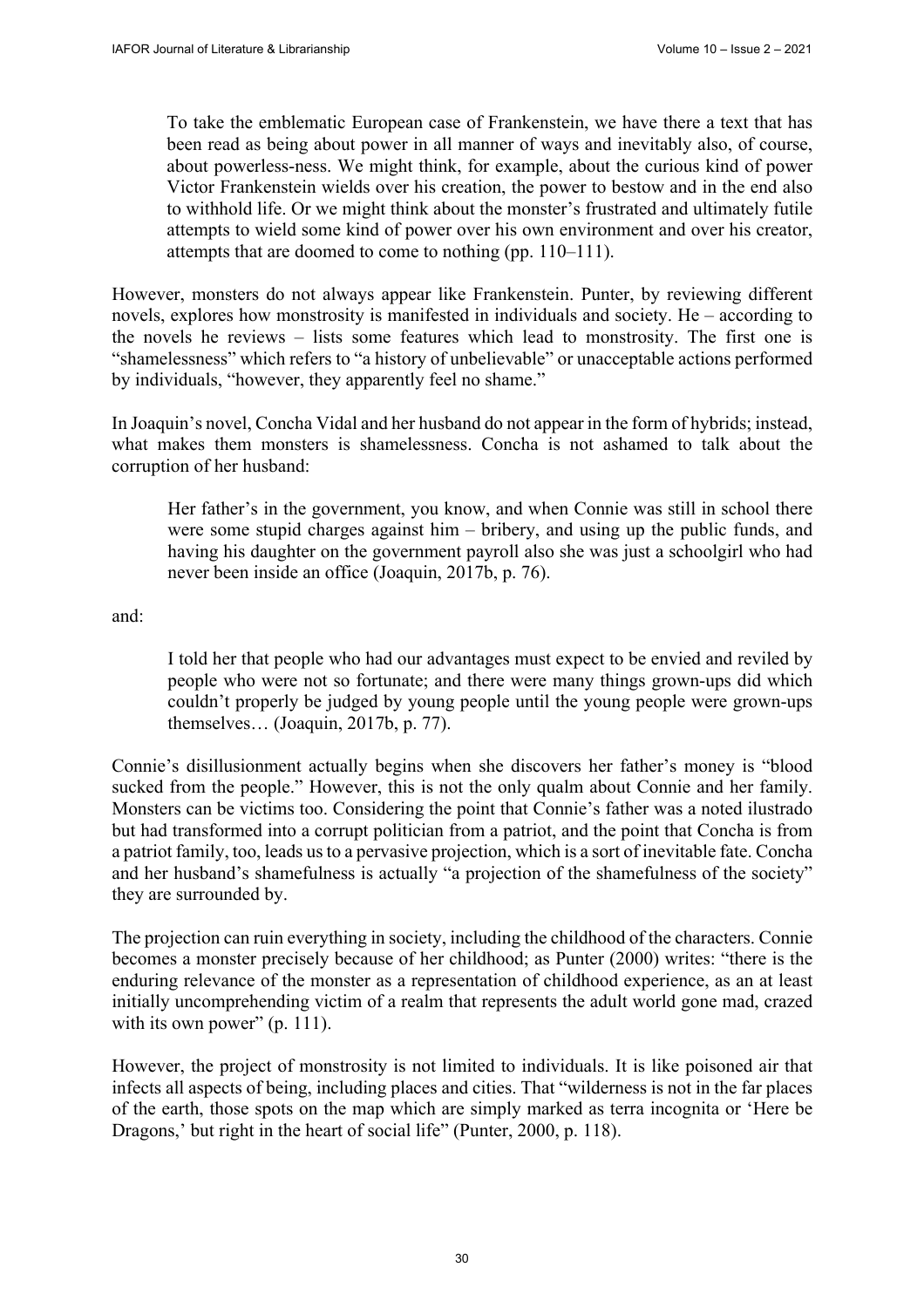In the novel, even Manila and Hong Kong have metamorphosed into monsters: Paco

… had resumed his solitary explorations of the city but what he now saw increased his discomfort: the heat-dazzling panic-edgy streets darkened in his brain with doom, dirt, danger, disease, and violent death. Some venom was at work here, seeping through all the layers, cankering in all directions (Joaquin, 2017b, p. 93).

#### **Conclusion**

The Postcolonial Gothic combines two complex and contested terms: the Postcolonial and the Gothic. Joaquin's combination and employment of the resulting elements from the conjunction of these two terms creates new elements of the Gothic. Although there are no old and dreadful castles mentioned in *The Woman Who Had Two Navels*, Joaquin's novel is imbued with the transformed form of some Gothic elements such as: sense of loss, the past haunts the present, hidden histories, and shame and blindness. Moreover, for Joaquin, applying gothic elements is a way to revive the repressed parts of historical memories of the Philippines. As discussed in hidden histories, he tends to explore the traces of the erased or hidden history in his novel. By recreating historical characters in the novel, he also focuses on the historical ambiguity, which resulted from the impalpable presence of those erased parts of the past at present. By placing those characters in a land of exile, Joaquin creates a sense of loss and by creating situations that turns humans into blind and shameless creatures, he provides a contemporary sense of Gothic.